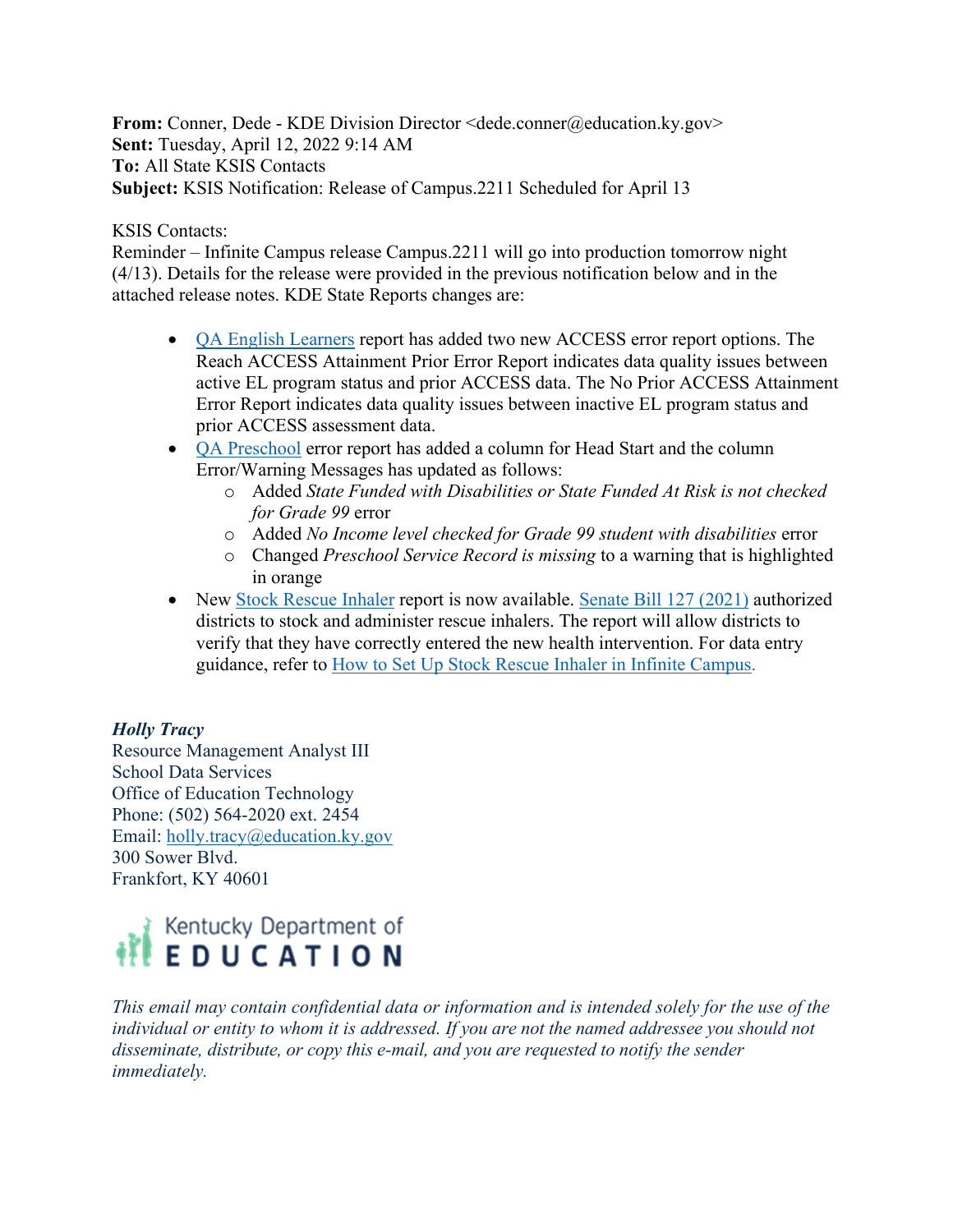**From:** Conner, Dede - KDE Division Director **Sent:** Monday, April 11, 2022 11:50 AM **To:** All State KSIS Contacts **Subject:** KSIS Notification: English Learner Data Collection Updates .2211 Release

## **KSIS Points of Contact: Please see information below that went out to Title III English Learner Coordinators earlier today.**

**From:** Newton, Windy - Office of Continuous Improvement and Support **Sent:** Monday, April 11, 2022 11:44 AM **Subject:** English Learner Data Collection Updates .2211 Release

District Title III English Learner Coordinators:

Infinite Campus .2211 release includes some updates for English Learners data collection and reporting.

A new data element named *Program Exit State* has been added to the English Learners (EL) Program tab. This field allows users to track which state the student was residing in when they exited the EL program. The field will default to Kentucky when a Program Exit Date is entered but should be updated if the student exited in another state. This field was also added to the English Learners (EL) Import in the Student Records Transfer tool.

The QA English Learners report has added two new report options to assist with data quality issues between ACCESS data and English Learners status. Details of the report types are outlined below:

- *Reach ACCESS Attainment Prior Error* report will provide a list of students who are indicated as English Learner but who have reached attainment on a prior ACCESS assessment. Student Program Status is EL and/or an active EL Service and/or active EL Accommodation. Highlighted cells indicate the data quality issue that needs to be addressed in the student's EL record.
- *No Prior ACCESS Attainment Error* report will provide a list of students who are not indicated as English Learner but have not previously reached attainment on a prior ACCESS assessment. Highlighted cells indicate the data quality issue that needs to be addressed in the student's EL record.

Reference the QA English Learners report [Quick Reference Card](https://education.ky.gov/districts/tech/sis/Documents/IC_CustomRpt_QA_English_Learners.pdf) for additional details. The QA English Learner report is available via KY State Reporting | KDE Reports.

The [English Learners Data Standards](https://education.ky.gov/districts/tech/sis/Documents/Standard-LEP.pdf) have been updated with these new enhancements. Please distribute the updated standards to the appropriate staff in your schools and district responsible for EL data entry and reporting. Thank you!

## *Windy Newton*

Data Manager Office of the Continuous Improvement and Support